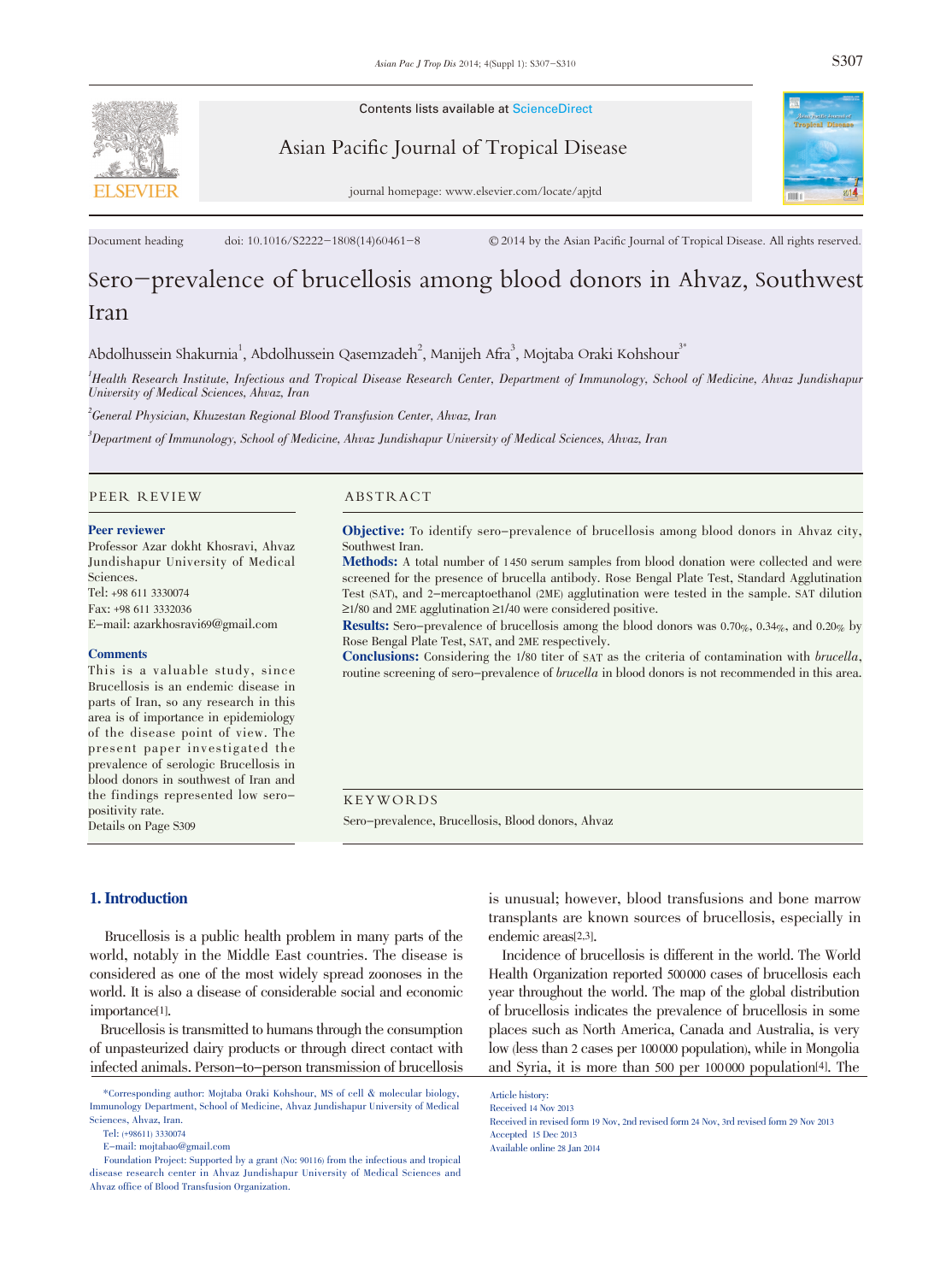true incidence, however, is unknown and it is estimated higher than the reported incidence, due to underreporting and misdiagnosis<sup>[5]</sup>.

The prevalence of brucellosis varies widely from country to country, and also varies within the countries. The prevalence of brucellosis has been reported to be 0.5% to 10.9% in different areas of Iran[5].

Sero-prevalence of brucellosis was investigated in many populations in Iran; however, few studies on the prevalence of brucellosis among healthy blood donors are available[6-8]. Brucellosis was investigated in a study in high risk population (nomads) in Ahvaz[9]; however, no study on the prevalence of brucellosis among blood donors as a healthy population is available.

Serological investigation of the blood donors is of paramount importance for diagnosis and future management of brucellosis in endemic areas. Hence, it isimportant to know the prevalence of brucella agglutinins in blood donation as healthy individuals, which might give an overview of the endemicity of the disease. Therefore, this study carried out to investigate the background prevalence of brucella antibodies in blood donors population in Ahvaz, Southwest Iran.

# 2. Materials and methods

This cross-sectional study was conducted over one year during 2011 to determine the sero-prevalence of brucellosis among blood donors population. A total of 1450 blood donors attending the Ahvaz Blood Transfusion Center were screened for brucella agglutinins.

The study was approved by the Ethical Committee of Ahvaz Jundishapur University of Medical Sciences.

After preparing the demographic questionnaire including age, gender, occupation, 3 mL blood was taken from all participants who were attending to Blood Transfusion Center. After centrifugation and separation of serum, sera were collected and stored at  $-20$  °C for subsequent *brucella* serological tests.

Laboratory tests including Rose Bengal Plate Test (RBPT), Standard Agglutination Test (SAT), and 2-mercaptoethanol (2ME) agglutination were tested in all participants.

RBPT is a rapid agglutination test commonly employed as a screening test but the results should be confirmed by bacteriological and other serological tests. Any degree of agglutination was taken as positive and no agglutination was taken as negative[10].

SAT is the most widely used test for the detection of brucella antibodies in humans. It measures the total quantity of agglutinating antibodies i.e. IgM and IgG. The Standard Tube Agglutination Test was carried out with Brucella abortus antigen provided by the Pasteur Institute of Iran. Any serum with titers of 1/80 or above was considered as a positive result[10].

2ME agglutination test was performed similar to the Standard Tube Agglutination Test, except for the addition of 2ME in place of phenol saline to a final concentration of 0.05 mol/L in each tube. The 2ME inactivates IgM antibodies by disrupting disulfide bonds, hence permitting agglutination by IgG antibodies that are resistant to 2ME. The 2ME solution was obtained from Pasteur Institute of Iran. The presence of 2ME agglutination 1/40 or above was considered positive<sup>[11]</sup>.

In the present study, titers of 1/80 SAT or higher were considered as criteria of the sero-positivity of brucellosis in subjects.

Data was analyzed using Statistical Package for Social Sciences (version 18.0). The significance of difference between exposure variables and sero-prevalence of brucellosis was calculated using the chi-squared test, with  $P<0.05$  as the level of significance.

### 3. Results

A total of <sup>1450</sup> blood donors were investigated for the brucella antibody. The age range of subjects was 17 to 68 years (mean 37.0 $\pm$ 9.5 years), 1405 (97%) were males and 45 (3%) were females.

About 415 (28.6%) of population were less than 30 years, 538 (37%) were 30-39 years, 351 (24.2%) were 40-49 years, and 146 (10.2%) were higher 50 years.

The seasonal distribution of blood donors revealed that 370 donors (25.5%) were admitted during spring, 341 donors (23.5%) were admitted during summer, 343 donors (23.7%) were admitted during autumn, and 396 donors (27.3%) were admitted in winter.

With regard to the job status of the blood donors, 718 (51%) were employed, 588 (42%) were self-employed, 56 (4%) were students, 32 (2.6%) were housekeeper and 14 (1.3%) were unemployed.

The results of sero-prevalence of brucella antibodies among blood donorsin Ahvaz are summarized in Table 1. In the present study, the sero-prevalence of anti-brucella antibody titer was 0.7% (10 subjects) for RBPT, 0.34% (5 subjects) with titers of 1/80 or higher for SAT and 0.2% (3 subjects) with titers of  $1/40$  or higher for 2ME. Amongst the 8 SAT positives, 3 showed agglutination at dilution 1/40, 4 at 1/80 and 1 at 1/160. Two samples showed agglutination with 2ME test at 1/40 and <sup>1</sup> at 1/80 dilution. Table 1

Results of serological tests in 1 450 blood donors in Ahvaz, Iran.

| Number         | <b>Sex</b> | Serological results |            |      |
|----------------|------------|---------------------|------------|------|
|                |            | <b>RBPT</b>         | <b>SAT</b> | 2ME  |
| 1              | M          | $\qquad \qquad +$   | 1/160      | 1/80 |
| $\overline{2}$ | M          | $^{+}$              | 1/80       | 1/40 |
| 3              | M          | $^{+}$              | 1/80       | 1/40 |
| $\overline{4}$ | M          | $^{+}$              | 1/80       | -    |
| 5              | M          | $^{+}$              | 1/80       |      |
| 6              | F          | $^{+}$              | 1/40       |      |
| 7              | M          | $^{+}$              | 1/40       |      |
| 8              | M          | $^{+}$              |            |      |
| $\overline{Q}$ | M          | $^{+}$              |            |      |
| 10             | M          | $^{+}$              |            |      |

RBPT: Rose-Bengal Plate Test; SAT: Standard Agglutination Test; 2ME: 2-Mercaptoethanol Test

The Chi-square analysis did not indicate significant differences among sero-prevalence of brucellosis by sex, age, job status, and season  $(P>0.05)$ .

### 4. Discussion

Brucellosis has a worldwide distribution and high prevalence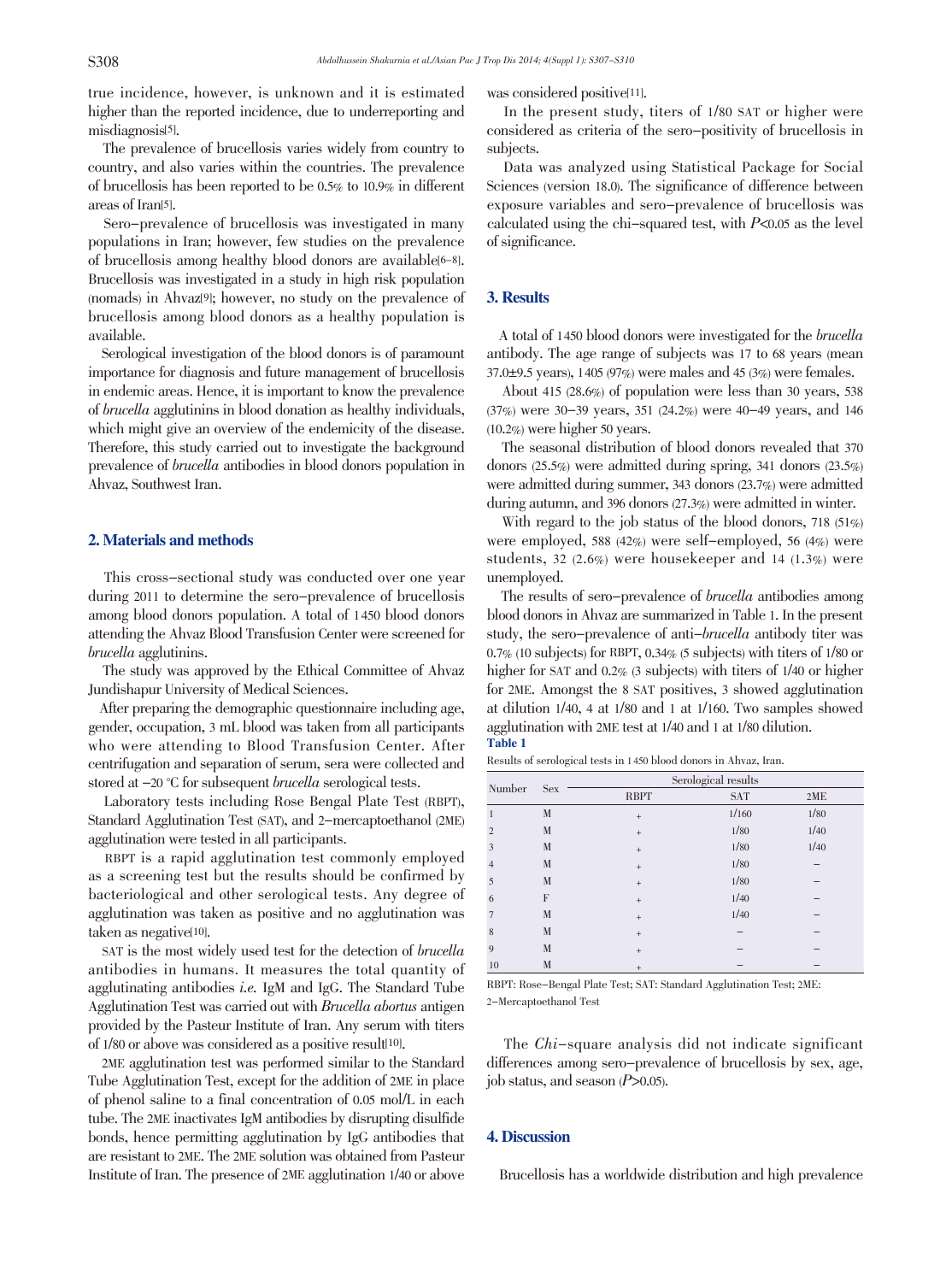in many countries and it has been one of the major health and economic problems. Prevalence of brucellosis is still unclear due to lack of precise diagnostic methods, inadequate reporting system and lack of adequate follow-up in many areas. Iran is also considered to be an endemic area. Since the risk of disease transmission from human to human via blood transfusion exists, the high prevalence of brucellosis in a community can be a risk factor in blood donation. Thus, screening and determination of prevalence of brucellosis is important, especially in endemic areas.

In the present study, the seropositivity of brucella antibody in blood donors was found to be 0.34% (5 out of 1450) which was slightly higher than the reported sero-prevalence of 0.33% in blood donors in Arak, Central Iran and 0.057% in Bushehr, South Iran[6,7].

Relatively lower sero-prevalence of brucellosis in blood donors in Ahvaz, in comparison with similar studies, can be due to education of human on the different aspect of the disease transmission and heightened public awareness of the danger of raw food and consumption of animal products such as milk, cheese, and dried whey.

Several studies have been conducted to determine the prevalence of the human brucellosis in blood donations in Iran and other countries. In Iran, brucellosis has been a major health problem reported with a high frequency in some parts of the country[12].

In a study among blood donors from Bushehr (south of Iran), 10 500 sera were evaluated and the sero-positivity of brucellosis was only 0.057%, which suggested that the seroprevalence of brucellosis in blood donation in Bushehr was low[6]. In another study conducted on 897 blood donors in Arak (central part of Iran), the overall sero-prevalence of antibodies to brucella was reported 0.33%[7]. In contrast, the results of another study performed on 300 blood donors in Yazd (east of Iran) showed seropositivity of brucellosis of cases was 6.3%[8]. The seropositivity rates in these results were at variance to those observed in the present study. This probably indicates the geographic and climatic changes, unhygienic conditions and the dairy eating habits which affect the difference of the brucellosis in these areas.

Several studies were carried out on brucella agglutinine prevalence in blood donors in different countries. The reported incidence and prevalence varies from country to country. A range of prevalence of 0.63% in Turkey, 1.2% in Sudan, 3.11% in India, 3.6% in Mexico and 5.29% in Iraq have been reported[13- 17]. These differences in sero-prevalence in a particular region may be due to factors such as food habits, environmental hygiene, socioeconomic status, and methods of processing milk and milk products.

These data show the importance of regional differences in the sero-prevalence of brucellosis in countries in which the disease is endemic. Contact with animals, poor hygiene, and consumption of unpasteurized dairy products are causes of outbreaks in different areas[18].

Several publications indicated that human brucellosis could be a fairly common disease in Iran. In a study performed among the nomads in Khuzestan (south-west of Iran), the reported sero-prevalence of brucella was 8%[9]. In another study carried out in rural areas in Abhar (north-west of Iran), the seropositivity

rate of 4.58% was reported in high risk groups and indicated that profession was the main risk factor for seropositivity[19]. The seropositivity rate of 9.8% and 5.5% respectively were reported by Nikokar et al. among slaughterhouse workers and the people living in rural areas in nourth of Iran[20]. All these data showed that brucellosis was still endemic in many parts of Iran, so issue of transmission of brucellosis through the blood would be seriously considered.

In a study from Turkey (northwest neighboring country), the sero-prevalence of brucellosis in patients who were referred to hospitals was 18%[21]. In another study on slaughterhouse workers in Pakistan (southeast neighboring country), seroprevalence of brucella antibodies reported 21.7%[22]. This high rate is also important for Iran, because uncontrolled animal transportation exists between these countries.

Although career has been considered as a risk factor for brucellosis; but it does not seem to be essential for infections in the developing countries[23]. Therefore, one of the main causes of the incidence of brucellosis can be considered as food habits and poor hygiene. Due to a low public awareness of disease transmission and lack of hygiene standards in raw milk and dairy consumption, all endemic communities are at risk for brucellosis.

Considering the high incidence of the disease in some areas, education and interventions are required. With more education and increased awareness of the disease transmission, its incidence can be reduced.

Insufficient comparable data and low numbers of positive results obstructed to get statistically significant results. Therefore, the results were not being discussed statistically.

In conclusion, the study reveals that brucellosis has no epidemiological and clinical importance in blood donors in Ahvaz; therefore, it is not recommended to perform screening tests to identify brucella antibodies in the sera of blood donors in this area.

#### Conflict of interest statement

We declare that we have no conflict of interest.

#### Acknowledgements

This study was supported by a grant (No: 90116) from the infectious and tropical disease research center in Ahvaz Jundishapur University of Medical Sciences and Ahvaz office of Blood Transfusion Organization. The authors gratefully acknowledge the help of Dr. Seyed Mohammad Alavi (professor of infectious disease) who proofread the manuscript.

# **Comments**

#### Background

Brucellosis is a public health problem in many parts of the world. Incidence of brucellosis is different in the world. The World Health Organization reported 500 000 cases of